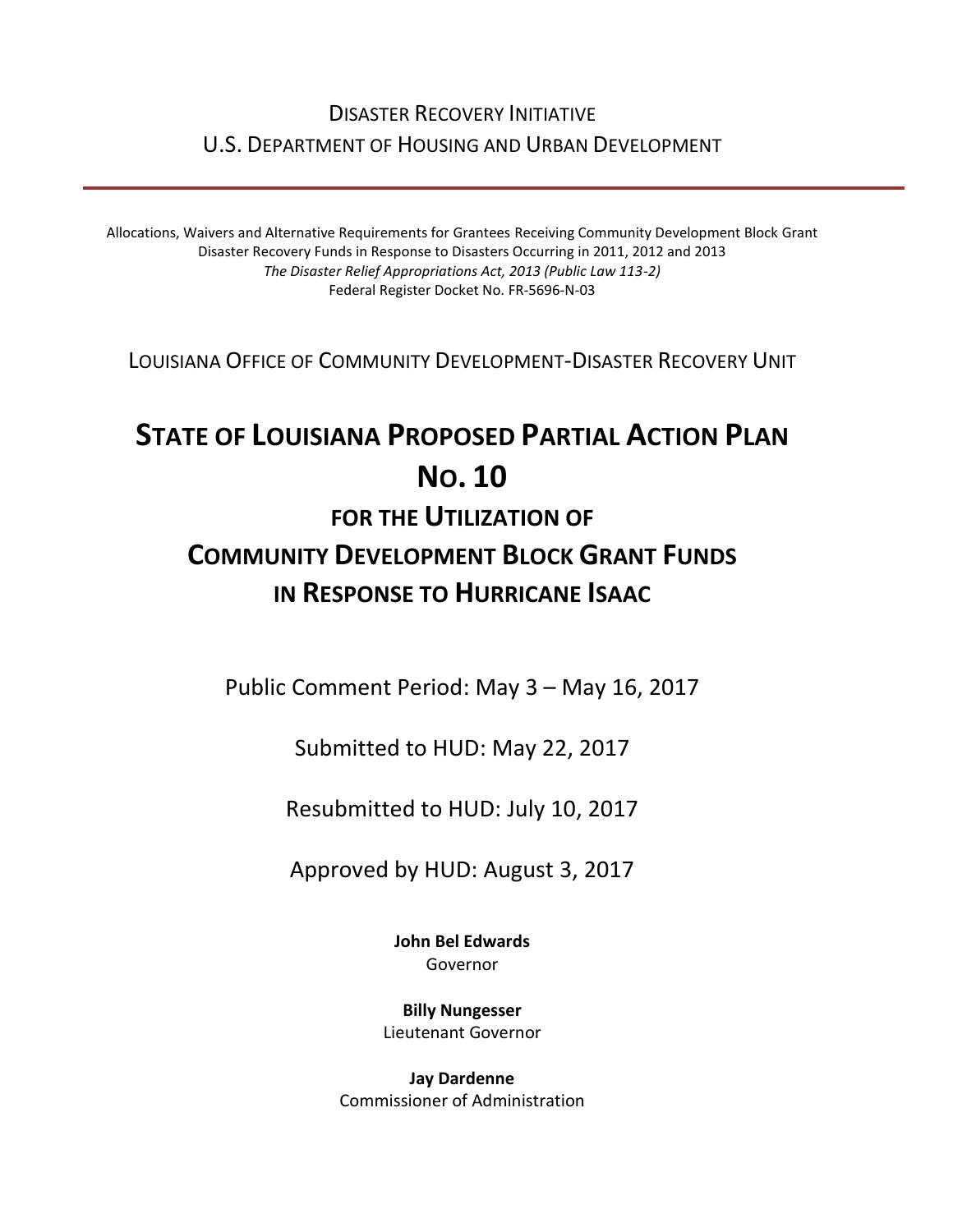#### **I. Overview**

This Partial Action Plan No. 10:

- 1. Allocates and obligates funds for the Garyville Redevelopment Project in St. John the Baptist Parish;
- 2. Amends allocations for the Homeowner Rehabilitation Program, Homebuyer Assistance Program, Housing Elevation Program, Small Rental Rehabilitation Program, and Small Business Grant and Loan Program in St. John the Baptist Parish;
- 3. Allocates additional funds to the Plaquemines Homeowner Assistance Program in Plaquemines Parish; and
- 4. Reduces allocations for the Hazard Mitigation Cost-Share for LMI Households Program and Homeowner Rehabilitation Program from the State-Run Programs.

| Parish/Program                                  | <b>Previous Allocation</b> | <b>Proposed Allocation</b> |
|-------------------------------------------------|----------------------------|----------------------------|
| St. John the Baptist Parish                     | \$32,674,000               | \$32,674,000               |
| <b>Plaquemines Parish</b>                       | \$16,953,000               | \$18,903,745               |
| <b>FEMA Cost-Share</b>                          | \$5,886,000                | \$5,886,000                |
| State Admin. and Planning                       | \$3,320,000                | \$3,055,300                |
| Parish Recovery Priority Projects               | \$1,729,863                | \$1,729,863                |
| Hazard Mitigation Cost-Share for LMI Households | \$2,084,414                | \$1,664,573                |
| Homeowner Rehabilitation Program                | \$1,731,807                | \$465,603                  |
| Total:                                          | \$64,379,084               | \$64,379,084               |

Note per Federal Register Vol. 78, No. 103, HUD requires 80 percent of the state's total allocation, including those dollars provided directly to entitlement communities, to be targeted to those parishes designated "most impacted or distressed." Under this allocation, a minimum of \$45,042,400 must be directed to those most impacted parishes. The St. John the Baptist and Plaquemines parish allocations total \$51,577,745, exceeding that requirement.

#### **II. St. John the Baptist Parish Programs**

#### **A. Garyville Redevelopment Project**

#### 1. **Program Description**

The redevelopment project will demolish 15 dwelling buildings consisting of 36 public housing units, plus one non-dwelling building, which sustained wind, rain and flood damage from Hurricane Isaac. To ensure compliance with the Uniform Relocation Act, the Housing Authority will be responsible for the temporary relocation and associated costs during the construction period. The redevelopment will then construct multi-family housing units designated for Annual Contributions Contract (ACC) and Project Based Voucher (PBV) units in such a manner as to leave room for a second phase of future development. The site plan contemplates an open greenspace with shaded benches and landscaping. The redeveloped community will certify as a green building and special care is being given to design to create a walkable and welcoming community that fits within the historic nature of downtown Garyville.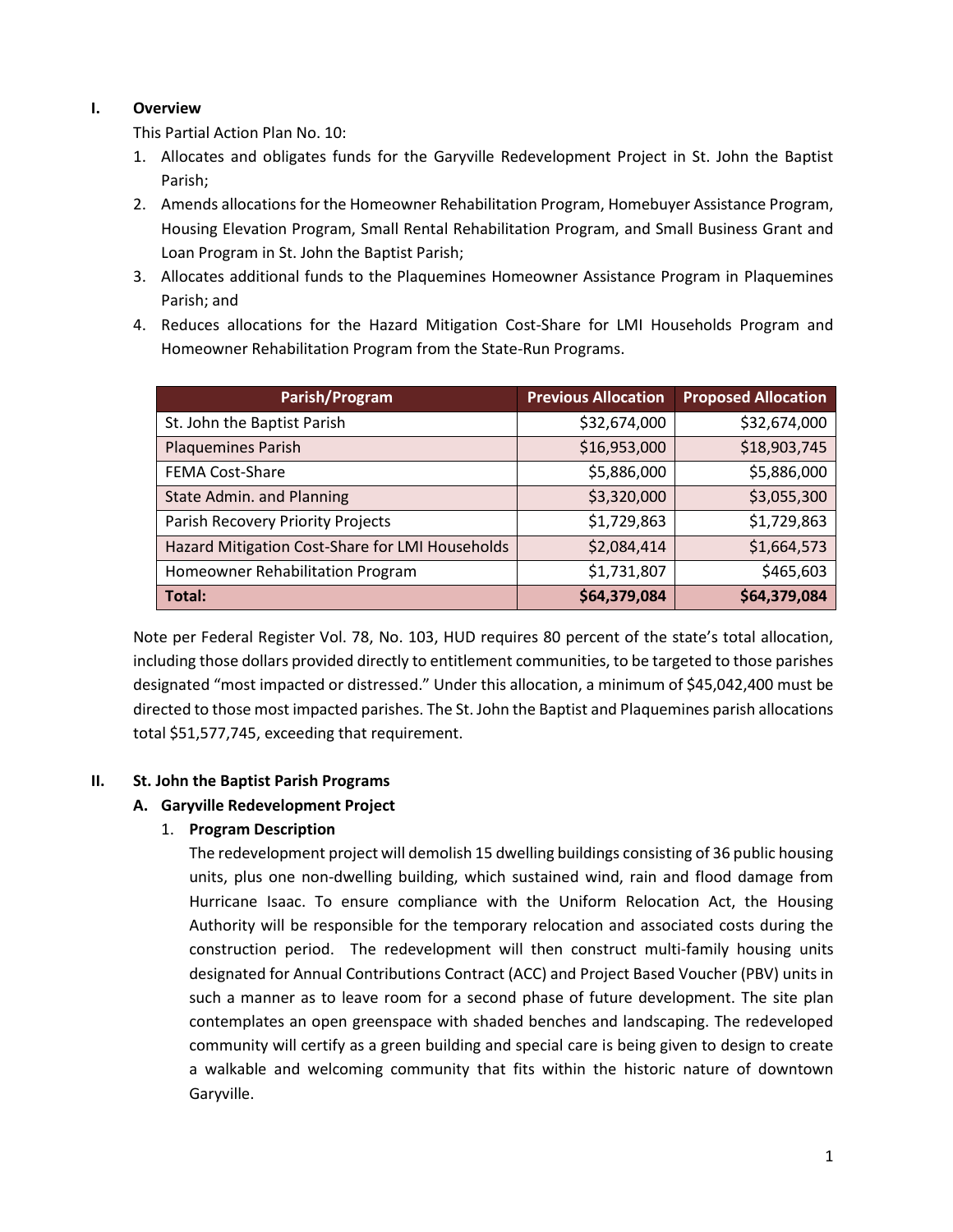**Eligible Activities:** 105(a)(4) **National Objective:** Low- and Moderate-Income Benefit, Urgent Need **Activity Allocation:** \$5,565,000 **Activity Obligation:** \$5,315,774\*

\*Note: In order to fulfill this activity allocation, St. John the Baptist Parish will utilize \$249,226 that was previously obligated to other housing programs in the parish.

#### 2. **Overview and Delivery**

The Garyville Project will be administered through the Louisiana Housing Corporation, with overview, technical assistance and guidance provided by the state through OCD-DRU.

#### 3. **Project Monitoring**

The Louisiana Housing Corporation will monitor the Garyville Project in accordance with OCD-DRU's Monitoring Plan.

### **B. Reallocation of funds for the Homeowner Rehabilitation Program, Homebuyer Assistance Program, Housing Elevation Program, Small Rental Rehabilitation Program, and Small Business Grant and Loan Program**

1. Homeowner Rehabilitation Program

The Homeowner Rehabilitation Program budget is increased to \$13,005,511.44 due to the higher than anticipated costs to rehabilitate the homes in the program.

#### 2. Homebuyer Assistance Program

The St. John the Baptist Parish Homebuyer Assistance Program was designed to provide CDBG-DR soft second mortgages to eligible homebuyers who wished to purchase an existing single family home in the parish. The program was initially intended to assist low- and moderate-income households to purchase affordable, safe and decent housing. In spite of multiple outreach events targeting realtors, lenders, and citizens, along with advertising to the general public to promote the Homebuyer Assistance Program, the parish was unable to entice enough qualified households to fully populate the program. Of the initial 261 applications that were completed, only 52 qualified and were referred to the homebuyer education course. Of those 52 households, only 22 were ultimately referred to a participating lender. The majority of those households did not progress for reasons including insufficient credit, insufficient income, low credit scores, excessive debt, and over-income limits. Two of the applicants that were approved never moved forward with finding a property to purchase. In a final effort to reach potential homebuyers, the program's guidelines were modified to allow Urgent Need - 120% AMI and expanded ratios along with additional outreach, but no additional qualified applicants were identified. Due to the inability to identify qualified households, the program has been deemed unsuccessful. The final program budget is \$579,352.42.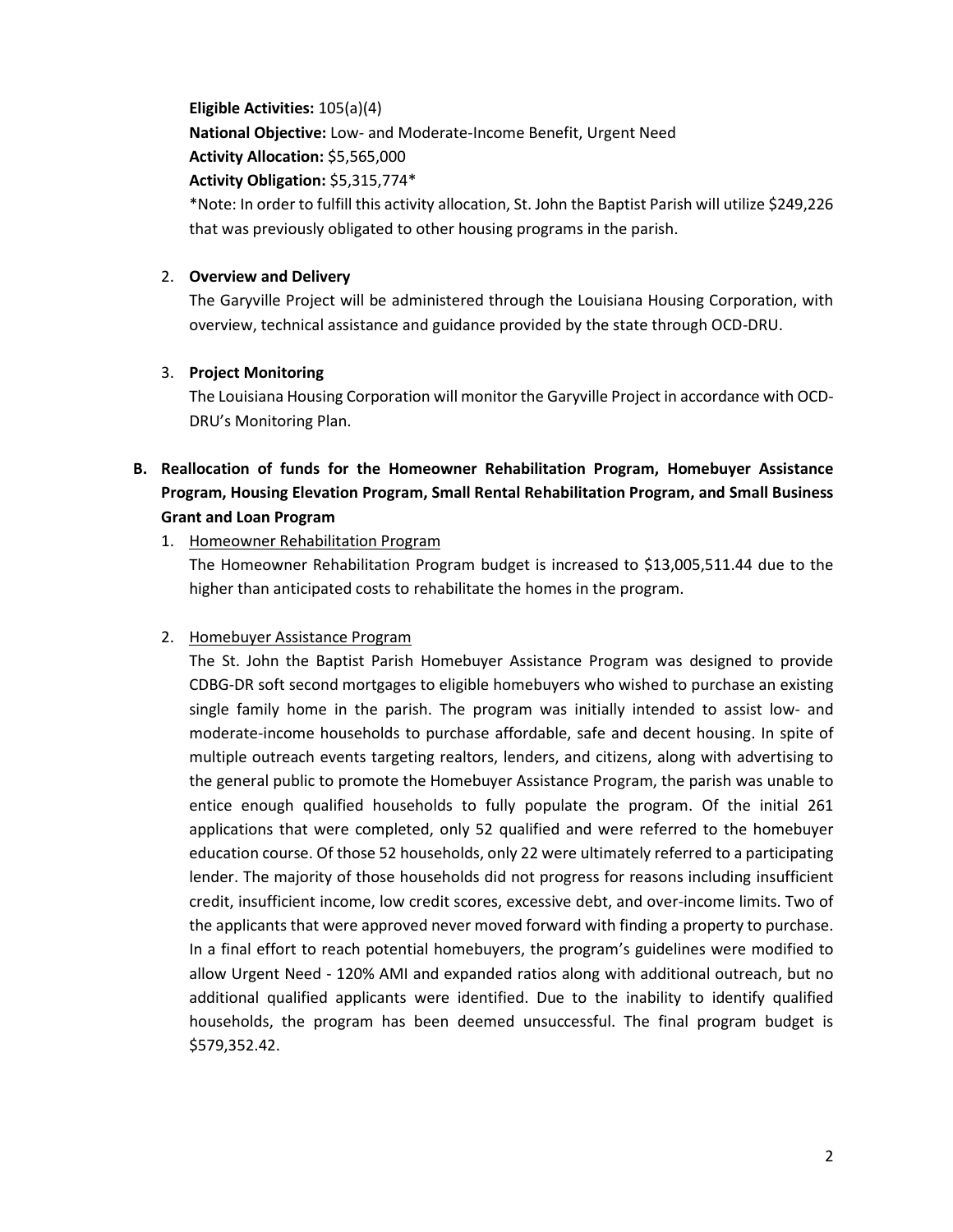#### 3. Housing Elevation Program

The Housing Elevation Program budget is increased to \$3,500,000 due to the higher than anticipated costs to elevate the homes in the program.

#### 4. Small Rental Rehabilitation Program

The Small Rental Rehabilitation Program budget is increased to \$2,594,140 due to the larger number of single dwelling rental units requiring rehabilitation and elevation work than of multi dwelling rental units.

#### 5. Small Business Grant and Loan Program

The St. John the Baptist Parish Small Business Grant and Loan Program was designed to provide grants, forgivable loans, and/or loan packages and technical assistance to businesses that existed in the parish prior to and were impacted by Hurricane Isaac. St. John the Baptist Parish initially developed a list of over 50 businesses that could potentially benefit from this program. In spite of expressed interest of business owners, participation was low. The 60 day initial intake period brought in only 20-30 business owners to the application process, and an intake extension resulted in another 20-30 potential participants, which ultimately resulted in 14 businesses receiving loans. In an effort to serve more businesses, St. John the Baptist Parish reopened the program to allow for additional businesses who had not taken advantage the first time to apply for funding. While this effort yielded several additional applicants, there were not enough to utilize the full amount allocated to this program. The final budget is \$1,916,626.14.

| Program                                    | <b>Previous</b>   | <b>Proposed</b>   |
|--------------------------------------------|-------------------|-------------------|
|                                            | <b>Allocation</b> | <b>Allocation</b> |
| Homeowner Rehabilitation Program           | \$11,549,820.00   | \$13,005,511.44   |
| Homebuyer Assistance Program               | \$2,981,438.00    | \$579,352.42      |
| <b>Housing Elevation Program</b>           | \$2,500,000.00    | \$3,500,000.00    |
| <b>Small Rental Rehabilitation Program</b> | \$1,919,662.00    | \$2,594,140.00    |
| Demolition and Clearance Program           | \$350,000.00      | \$350,000.00      |
| St. John the Baptist Parish School Board   | \$5,000,000.00    | \$5,000,000.00    |
| Small Business Grant and Loan Program      | \$3,334,880.00    | \$1,916,626.14    |
| Admin.                                     | \$163,370.00      | \$163,370.00      |
| Garyville Redevelopment Project            | \$0               | \$5,565,000.00    |
| Unallocated                                | \$4,874,830.00    | \$0               |
| <b>Total</b>                               | \$32,674,000.00   | \$32,674,000.00   |

#### **St. John the Baptist Parish Allocations**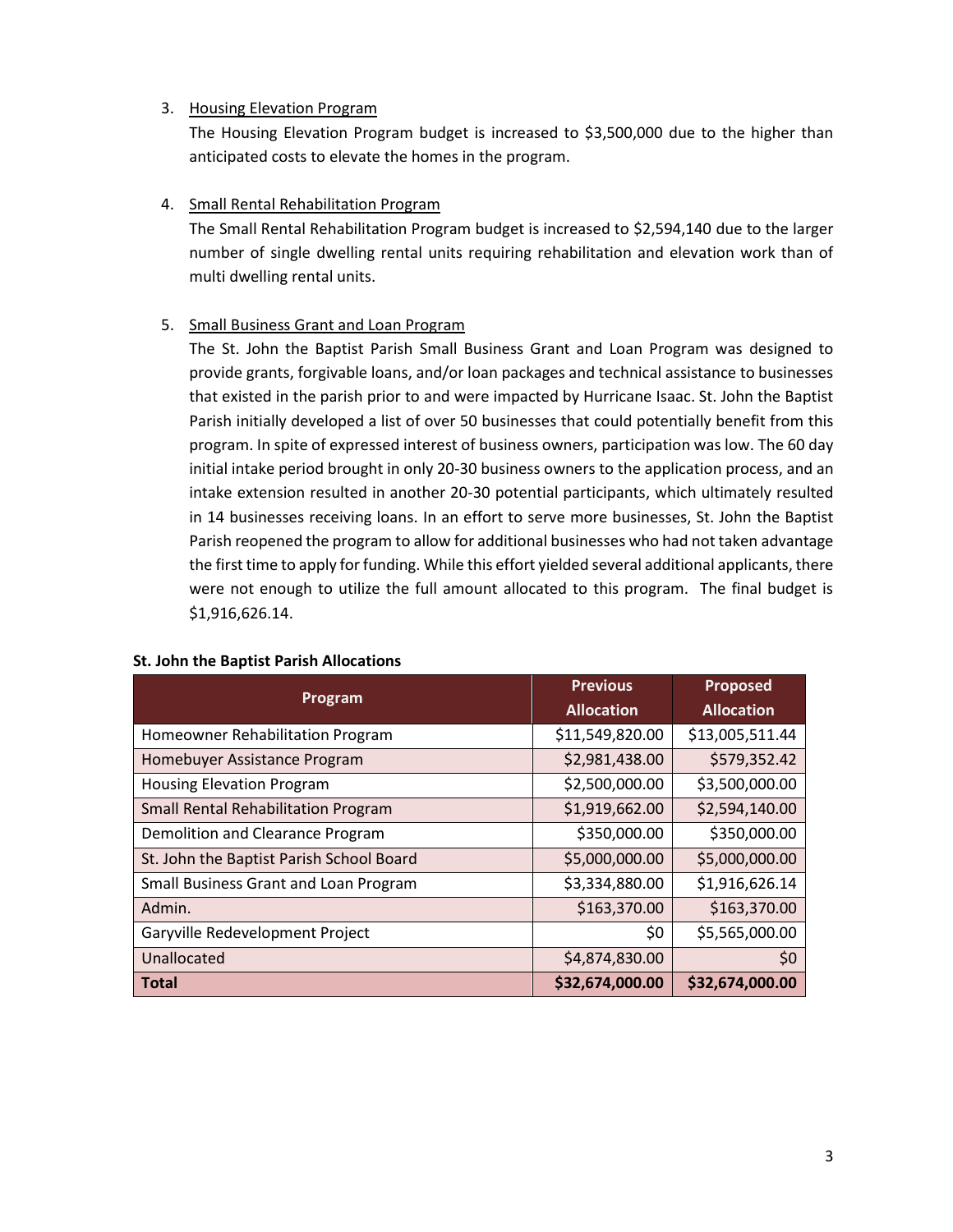#### **III. Plaquemines Parish: Additional Allocation**

Plaquemines Parish has demonstrated that additional CDBG-DR funds are needed for its Plaquemines Housing Assistance Program (PHAP) in order to more effectively address the remaining unmet housing needs resulting from Hurricane Isaac. With its previous allocation, the program would not be able to serve approximately 48 applicants currently on its waiting list.

| Program                                          | <b>Previous</b><br><b>Allocation</b> | Proposed<br><b>Allocation</b> |
|--------------------------------------------------|--------------------------------------|-------------------------------|
| Plaquemines Housing Assistance Program           | \$12,913,115.50                      | 14,863,860.50                 |
| Housing Elevation/HMGP Non-Federal Match Program | \$4,039,600.00                       | \$4,039,600.00                |
| Admin.                                           | \$284.50                             | \$284.50                      |
| <b>Total</b>                                     | \$16,953,000.00                      | \$18,903,745.00               |

**IV. State Programs: Reallocation of funds for the Hazard Mitigation Cost-Share for LMI Households Program and Homeowner Rehabilitation Program**

| Program                                             | <b>Previous</b><br><b>Allocation</b> | <b>Proposed</b><br><b>Allocation</b> |
|-----------------------------------------------------|--------------------------------------|--------------------------------------|
| Statewide Cost-Share for FEMA PA Category B and TSA | \$5,886,000.00                       | \$5,886,000.00                       |
| Parish Recovery Priority Projects                   | \$1,729,863.00                       | \$1,729,863.00                       |
| Hazard Mitigation Cost-Share for LMI Households     | \$2,084,414.00                       | \$1,664,573.00                       |
| Homeowner Rehabilitation Program                    | \$1,731,807.00                       | \$465,603.00                         |
| <b>Total</b>                                        | \$11,432,084.00                      | \$9,746,039.00                       |

#### 1. Hazard Mitigation Cost-Share for LMI Households

The state worked with eligible parishes to identify all remaining LMI households that enrolled in Hazard Mitigation Grant Program-funded elevation programs, as well as Repetitive Loss and Severe and Repetitive Loss (RL/SRL) elevation programs. Due to a limited number of LMI households already enrolled in these elevation programs, this cost-share program is not able to expend as much as anticipated. The "Current Allocation" column below reflects final parish allocations and the final program amount of \$1,664,573.

| <b>Parish</b> | <b>Previous Allocation</b> | <b>Current Allocation</b> |
|---------------|----------------------------|---------------------------|
|               |                            |                           |
| Lafourche     | \$137,030.00               | \$158,133.00              |
| Livingston    | \$249,937.00               | \$249,937.00              |
| St. Martin    | \$375,000.00               | \$375,000.00              |
| Tangipahoa    | \$35,350.00                | \$35,350.00               |
| Terrebonne    | \$578,152.86               | \$598,153.00              |
| Washington    | \$248,000.00               | \$248,000.00              |
| Unallocated   | \$460,944.14               | \$0                       |
| <b>Total</b>  | \$2,084,414.00             | \$1,664,573.00            |